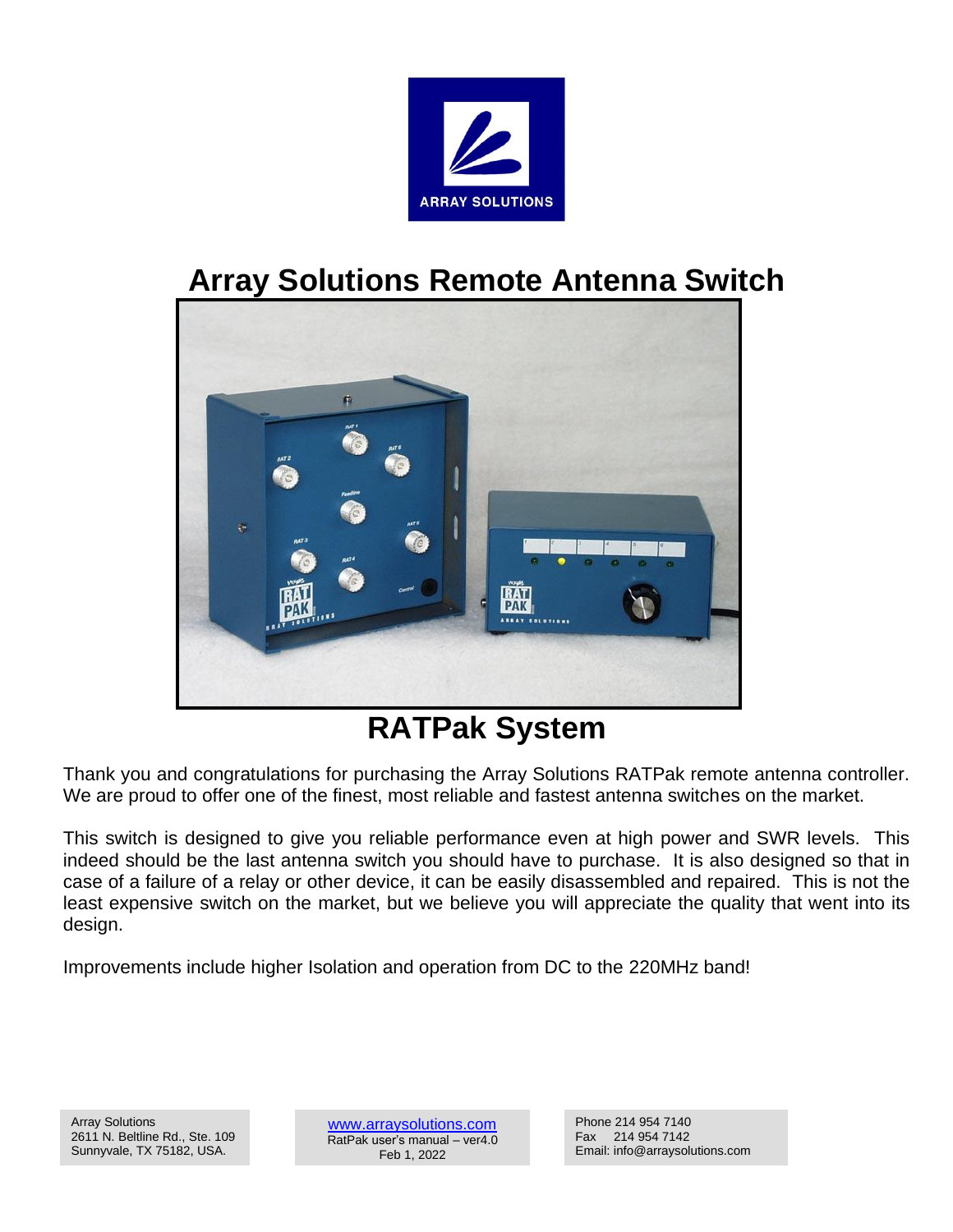## **Specifications:**

- 1X6 antennas or can be used backwards as in 6 radios to 1 antenna feedline
- 3kW Continuous carrier / 5 kW CW or PEP @ less than 3:1 SWR
- 12V DC operation
- SWR DC to 225 MHz operation under 1.2:1@220MHz)(2m 1.08:1, 6m 1.03:1, HF 1.02:1)
- Insertion Loss negligible
- Isolation 90 to 70dB+1 to 30 MHz, 65 dB 50 MHz
- Aluminum tray and Chassis, no plastic also WX proof
- Surge protected relays
- Can be used with Band Decoders with 12V DC source
- Supplied with Galvanized 1.5" U-bolt for tower leg mounting



RatPak SWR (red) and RL(blue) Rs (orange) and Xs green) vs Freq.

## **Wiring the System**

The usual set-up has one Array Solutions Remote Antenna Switch control box, which is manually operated from the radio position. The control box for the system contains one rotary switch and 6 LEDs, so the operator can see which antennas are selected. You may write on the white paint to indicate your antennas or place a label in the area above the LED.

The Array Solutions Remote Antenna Switch can be set up inside or outside the shack. Wiring of your switch is accomplished by wiring a 7 or 8-wire cable (rotor cable will work) with or without a shield from the terminal strip of the controller to the terminal strips in the control box. A shielded cable is not necessary. Wire the control box before you assemble the circuit board to the box. It will be much easier this way.

Array Solutions 2611 N. Beltline Rd., Ste. 109 Sunnyvale, TX 75182, USA.

[www.arraysolutions.com](http://www.arraysolutions.com/) RatPak user's manual – ver4.0 Feb 1, 2022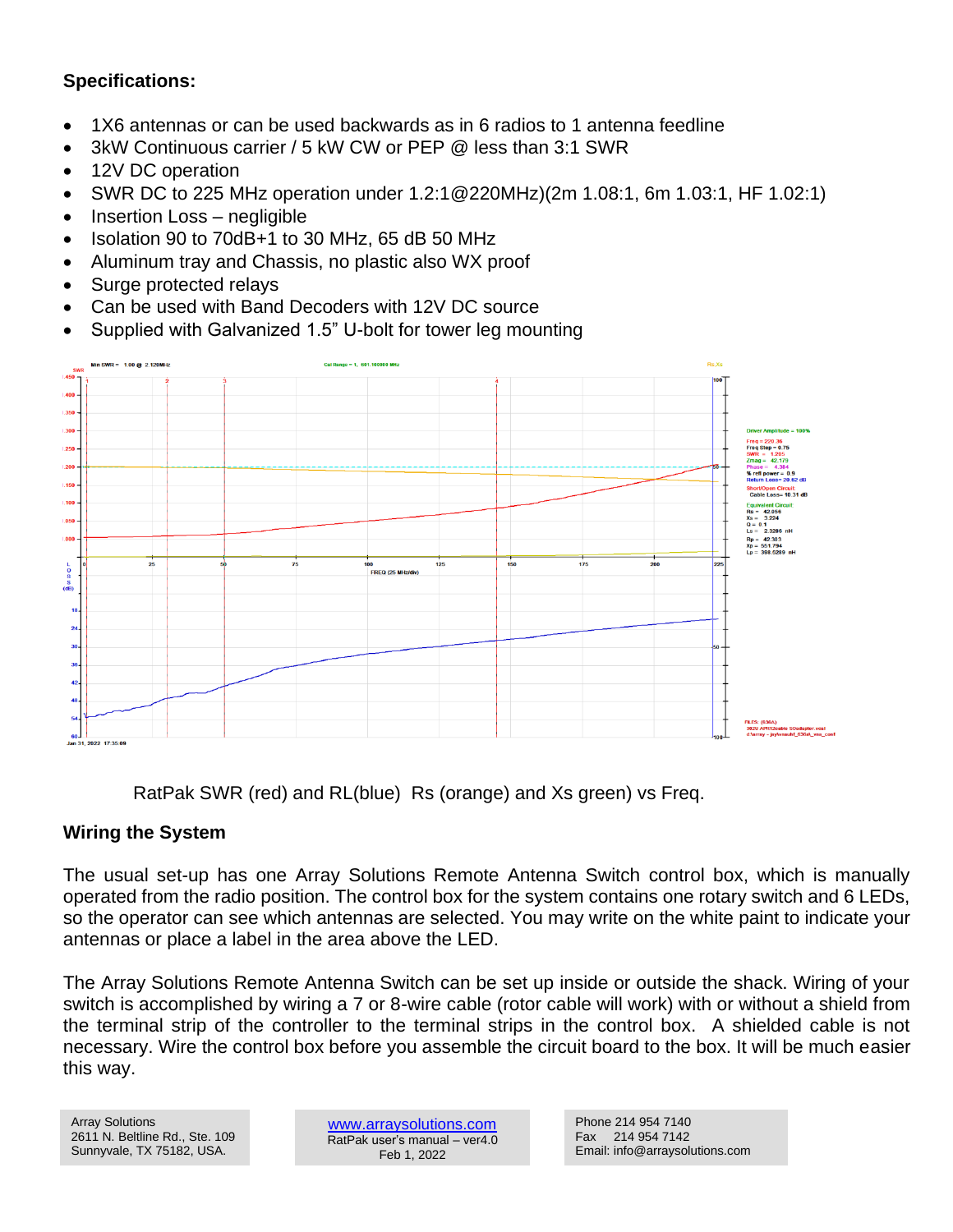The controller also requires 12 to 14 V DC to be wired to the V+ and GND terminals. Use your station 12 V DC supply and try to avoid using wall warts. Some of them are not certified for use near radios and they may be prone to RF interference. Please use a well-grounded DC source.

**Figure 1: RATPak relay box and rotary controller board connections**





Cable to these terminal

Array Solutions 2611 N. Beltline Rd., Ste. 109 Sunnyvale, TX 75182, USA.

[www.arraysolutions.com](http://www.arraysolutions.com/) RatPak user's manual – ver4.0 Feb 1, 2022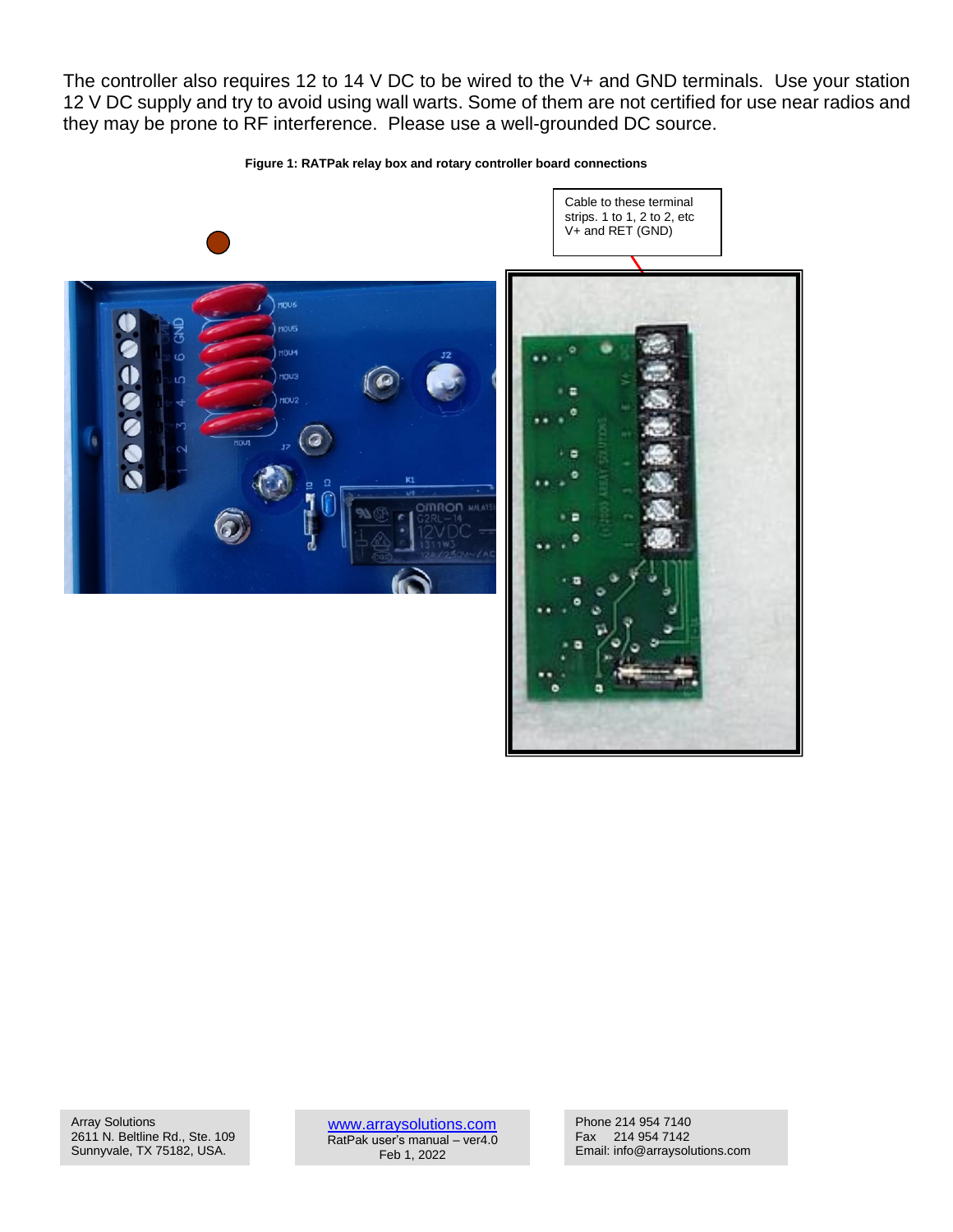#### **REW REV 3 PCB**





**Figure 2. Schematic for Rotary Controller, PS and Relay box connections**

Once the control board is wired, secure it into place in the metal enclosure by using the hardware supplied on the rotary switch. The LEDs should just peek through their holes in the box.

Array Solutions 2611 N. Beltline Rd., Ste. 109 Sunnyvale, TX 75182, USA.

[www.arraysolutions.com](http://www.arraysolutions.com/) RatPak user's manual – ver4.0 Feb 1, 2022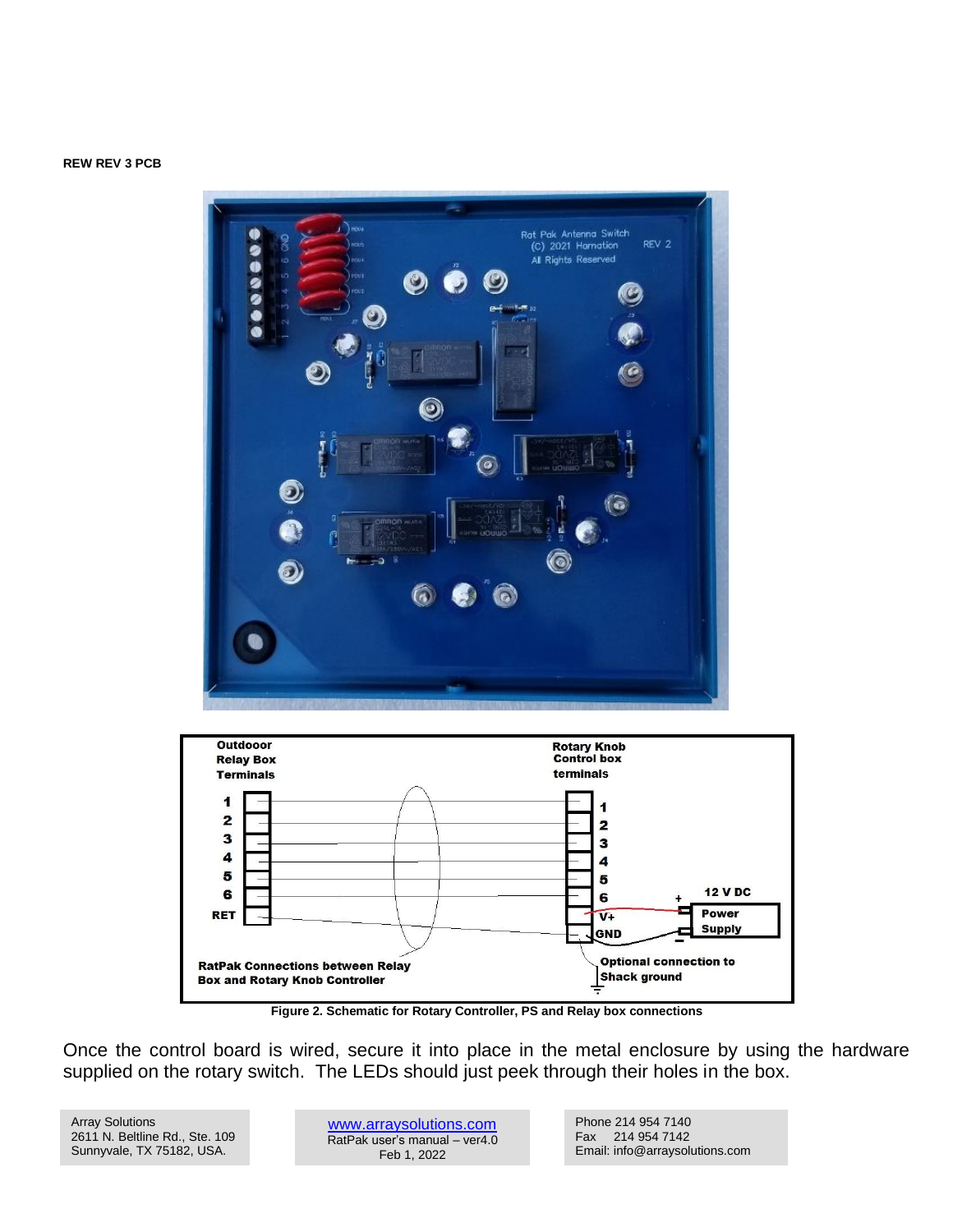The other end of the cable should be connected to the terminal strip on the relay matrix circuit board. Its terminal strips are labeled to coincide with the same numbers of the controller. It also has a return (RET) for the GND wire.

To access the relay board, take the relay matrix box apart. **To remove the "tray" tip the tray so one edge is lower and it will clear the rivets.** Once the tray is out you will see the PCB as mounted in the picture of Fig.1. Push your control cable through the grommet in the "tray", and the hole in the PCB.

Use the plastic ties supplied to secure the cable from being pulled out of the boxes.

**TIP** - put a plug like a Cinch™ Jones Plug or a DB9 connector on your cable so you may disconnect them during thunderstorms. You may do this on both ends of your cable to allow you to do a quick disconnect from the tower as well. You also should route the cable through a bulkhead in your shack that has proper lightning protection. There are lightning surge protection devices sold by various companies, such as Array Solutions and ICE.

The Array Solutions Remote Antenna Switch and the control switch box have No. 6 hardware to fasten the covers to the chassis. Just remove the screws to access the insides of the boxes.

The relay box is to mount cover up, on your tower leg with the supplied galvanized U-bolt.

Before final mounting take a look at the corners of the Antenna Switch cover. Verify the paint has sealed the corners of the cover. If not, a dab of RTV, silicon rubber, or paint on the inside will seal it. Do not seal the seams between the cover and the inside tray. This is so any condensation may escape and not build up inside your switch.

## **Antenna and Feedline Setup**

Attach the feed-lines from the corresponding RF connectors of your choice and weather-proof them.

Also tape the coax cables to a tower rung or leg to strain relief them. Do not use the switch cover as a foot step while on the tower.

### **Use of Automatic Band Decoders**

Alpha Power™ DAS , Top Ten, RF Applications and Array Solutions band decoders may be used to drive the Array Solutions Remote Antenna Switch directly. Just wire these outputs in parallel with the corresponding terminals in the switch box. The Top Ten decoder needs the source driver option or the level converter sold by Array Solutions.

The manual rotary switch can be switched out of line by turning the knob to one of the unused 6 positions of the control box. If you have a failure in your decoder you can always go back to manual control with the rotary switch.

## **Controller Options**

[www.arraysolutions.com](http://www.arraysolutions.com/) RatPak user's manual – ver4.0 Feb 1, 2022